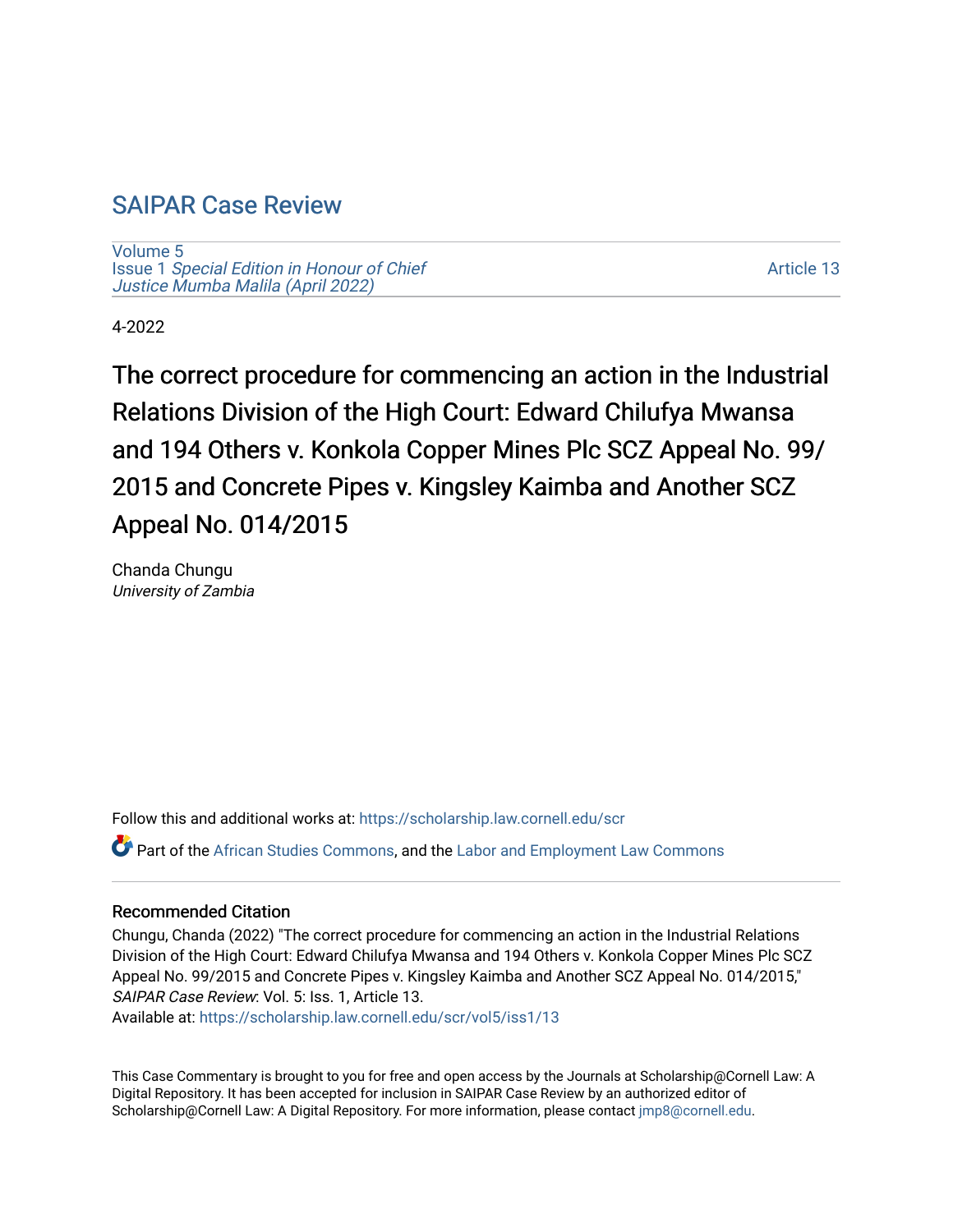### *The correct procedure for commencing an action in the Industrial Relations Division of the High Court: Edward Chilufya Mwansa and 194 Others v. Konkola Copper Mines Plc SCZ Appeal No. 99/2015 and Concrete Pipes v. Kingsley Kaimba and Another SCZ Appeal No. 014/2015 Chanda Chungu[1](#page-1-0)*

## **Facts**

In *Edward Chilufya Mwansa and 194 Others v. Konkola Copper Mines Plc,* the Supreme Court dealt with a scenario where several employees had been dismissed and sought to enter an out of court settlement with their employer, through the assistance of the Labour Office. This process lasted over three years.

In *Concrete Pipes v. Kingsley Kaimba and Another*, the Supreme Court dealt with an appeal from a Ruling of the Industrial Relations Court dismissing a preliminary issue in relation to the need to exhaust internal administrative channels before commencing an action before the court.

#### **Holding**

The Supreme Court in *Edward Chilufya Mwansa* was of the view that seeking to pursue an *excuria* settlement does not halt the 90-day period from running. The Supreme Court in a judgment delivered by Malila JS (as he was then) held as follows:

> In this case, the appellants (the employees) could well have commenced their action in the Industrial Relations Court while they pursued a settlement on a clear understanding that such actions would be discontinued if and when a settlement were reached.

The case thereby fortified the position that the 90-day period only begins to run when the internal administrative channels have been exhausted and once the period has been exhausted, seeking an out of court settlement does not stop the 90-day period from running.

In *Concrete Pipes*, the Supreme Court guided that it is imperative for an employee to exhaust all internal administrative channels before proceeding to court unless the channels are nonexistent or are unduly prolonged or totally ineffective.

#### **Significance**

Section 85(3) of the Industrial and Labour Relations Act provides that:

The court shall not consider a complaint or an application unless the complainant or applicant present the complaint or application to the court –

- (a) Within ninety days of exhausting the administrative channels available to the complainant or applicant; or,
- (b) Where there are no administrative channels available to the complainant or applicant, within ninety days of the occurrence of the event which gave rise to the complaint or application Provided that –

 (i) Upon application by the applicant, the court may extend the period in which the complaint or application may be presented before it.

<span id="page-1-0"></span><sup>&</sup>lt;sup>1</sup> LLB (Cape Town), LLM (Cape Town), MSc (Oxford), lecturer in law at the University of Zambia.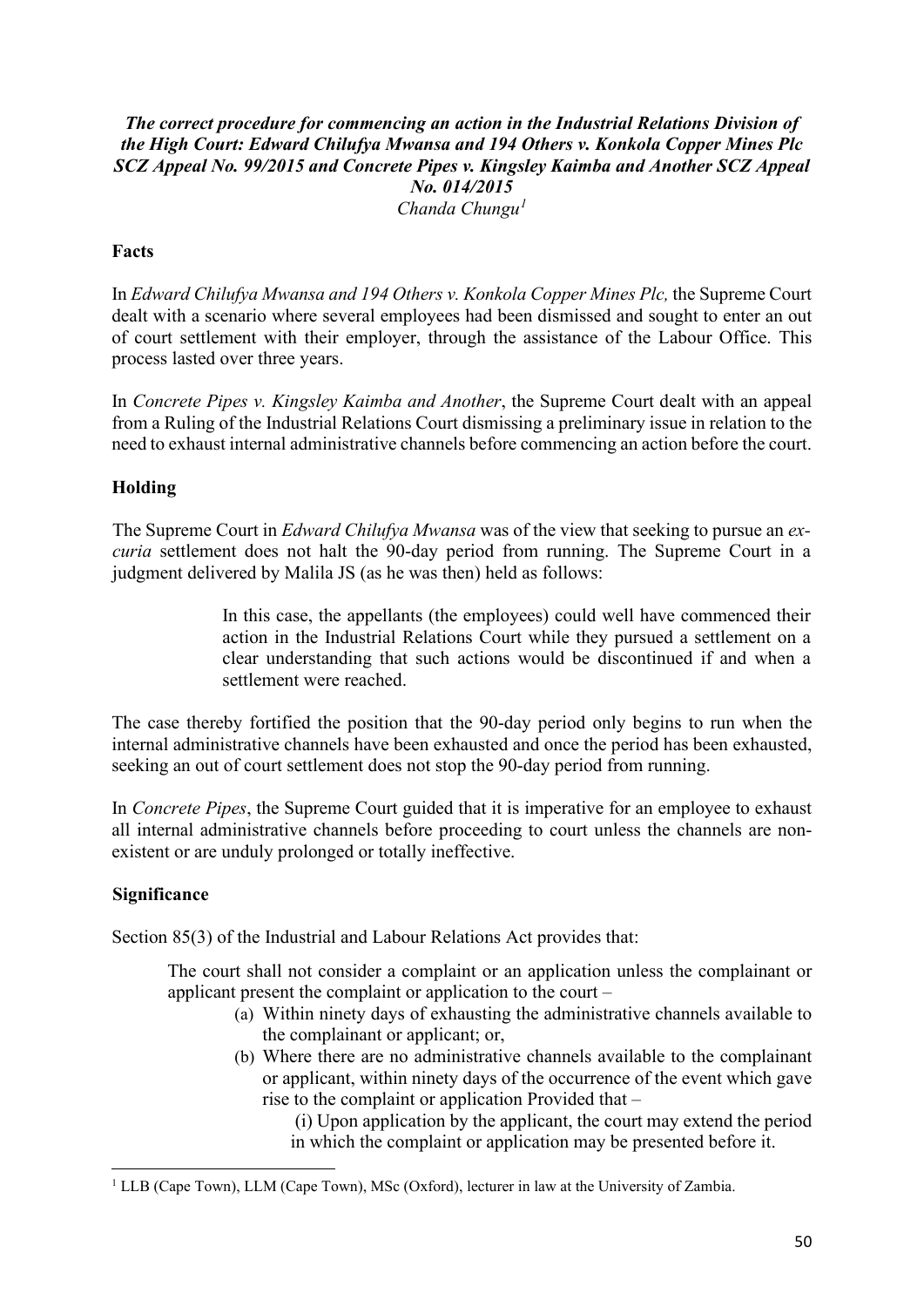From the above, there are two legs to the jurisdiction of the Industrial Relations Division of the High Court. Firstly, the Industrial Relations Division can only hear a dispute if it is brought within ninety (90) days ('the 90 day rule'). Secondly, it must be brought within 90 days exhausting all administrative channels or where there are no such channels, within 90 days from the date when the dispute or event occurred ('the exhaustion of administrative channels rule').

Section 85 (3) of the Industrial and Labour Relations Act is mandatory when it provides that a complaint must all available administrative channels and bring the claim within ninety (90) days. The use of the word "shall" clearly indicates that exhausting administrative channels is mandatory. This point was brought out by Malila JS (as he was then) on behalf of the Supreme Court in *Edward Chilufya Mwansa*.

On the importance of this rule, in a matter that involved section 85 (3) of the Industrial and Labour Relations Act, the Supreme Court in *Rajagopalan Kothanda Raman v Jenala Ngwira* stated that:

In the absence of rules as a guiding factor, confusion and anarchy would reign, as litigants would do their own thing, at their own time and in their own way.

The Supreme Court in this case also stated that rules are there for a purpose, to ensure orderly conduct of court proceedings, fair play between all the parties involved in the litigation and control by the court of the whole process, without which real justice would prove to be elusive.

In the *Edward Chilufya Mwansa case,* the employees failed in reaching a settlement but were nonetheless barred from bringing a claim in the Industrial Relations Court because the 90-day period had elapsed. Further, based on the Supreme Court case of *Eustone David Chola,* an application to extend the time within which to bring a complaint before the court shall be entertained if filed within the said 90-day period, and will only be granted if there is good reason.

The Supreme Court's approach in *Edward Chilufya Mwansa* is significant because it clearly illustrates that where a matter has been referred to an authorised officer, an employee can still approach the court because the mandatory period runs. As such the 90-day rule is a strict one.

The approach in Edward Chilufya Mwansa is a correct one based on other decisions of the Supreme Court. In *Eustone David Chola v. Attorney General*, the employee filed his claim nine (9) years after his dismissal. The Supreme Court confirmed that section 85(3) does not give the Industrial Relations Court any discretion to proceed with trial of a matter which is brought outside the mandatory time to bring the complaint.

As it relates to the rule on exhausting administrative channels, the exhaustion of administrative channels rule, prior to the *Concrete Pipes* case, the Supreme Court in *Lackson Mukuma and 43 Others v Barclays Bank Limited*, [2](#page-2-0) held that:

As correctly observed by the Industrial Relations Court in its judgment in this matter, the requirements of Section 85(3) of the Industrial and Labour Relations Act as amended by Act No. 8 of2008 are that for a complaint to be considered, it should be

<span id="page-2-0"></span><sup>2</sup> SCZ Appeal No. 002/2013.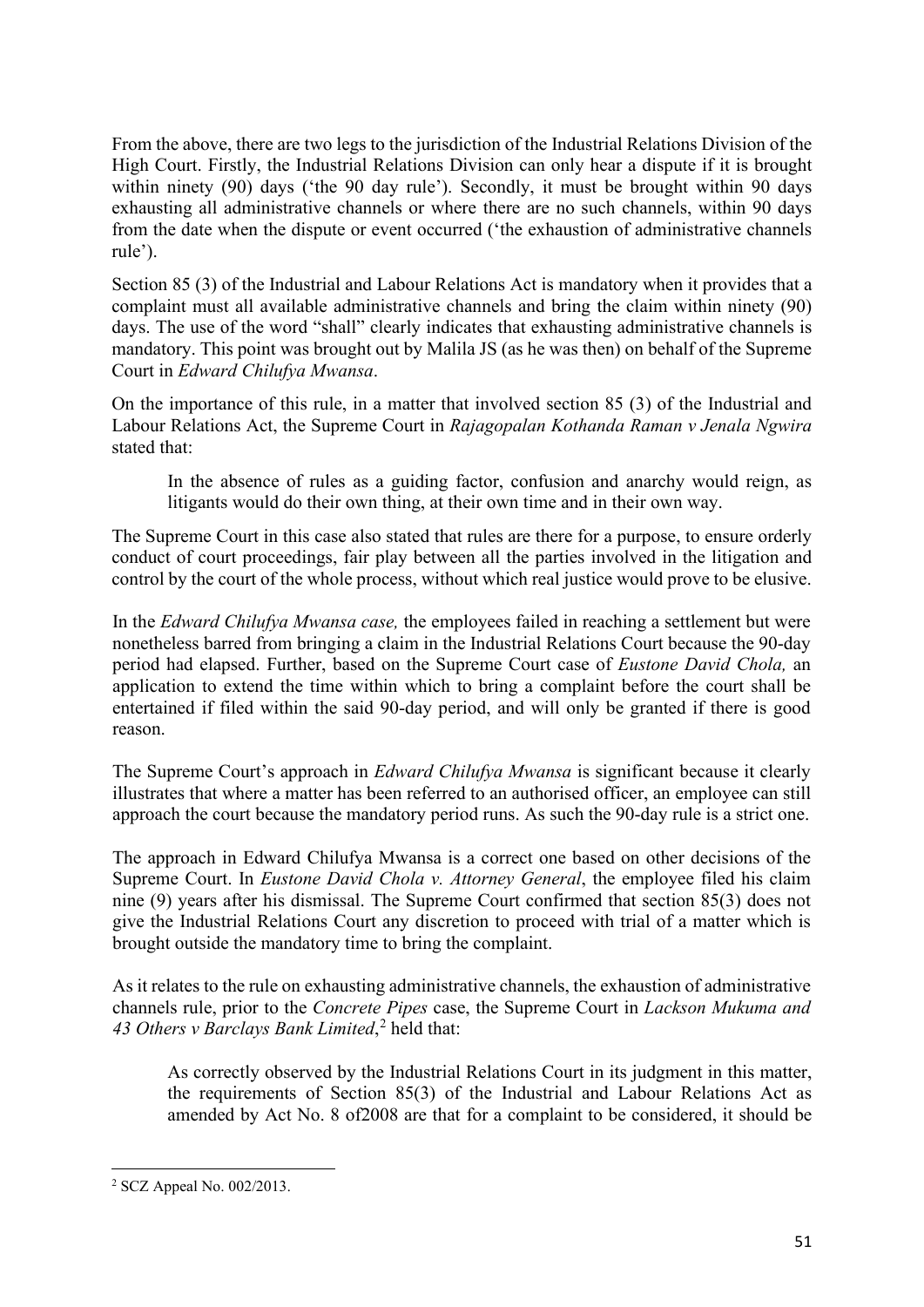presented within 90 days of exhausting the administrative channels available to a complainant or within 90 days from the occurrence of the event.

The Supreme Court in *Lackson Mukuma* further stated that:

What Section 85 (3) (a) does, in our considered view, is to place the onus on a complainant to show that they were pursuing administrative procedures 90 days prior to the filing of the complaint. Parliament cannot be expected to legislate on when administrative procedures in the various work places should commence as such procedures are provided for in the Grievance and Disciplinary Procedure Codes of the various institutions or contracts of employment and differ from institution to institution.

From the above, the rule on exhausting administrative channels is mandatory before a matter can be commenced before the Industrial Relations Division of the High Court. In *Concrete*  Pipes and Products Limited v Kingsley Kabimba and Christopher Simukoko,<sup>[3](#page-3-0)</sup> The Supreme Court highlighted the importance of exhausting all administrative channels before commencing litigation when Malila JS (as he was then) on behalf of the Supreme Court held that:

It is, of course, significant and advisable that an employee who believes that he has been wrongfully dismissed or has had his employment unlawfully terminated on account of his conduct, should ensure that the available internal disciplinary channels are exhausted before he proceeds to commence legal action. The proceedings of the disciplinary hearing help to 'clear the decks' and give the court additional material to chew on in determining the efficacy of the complaint. Exhausting available grievance redress procedures will also give the parties an opportunity to narrow or altogether clear possible misunderstanding or misperceptions. It also offers an important opportunity to the employee to explain himself on allegation of misfeasance before the ultimate sanction – dismissal – is meted out against him by the employer. In this sense, adherence to any such procedure is imperative.

The case of *Concrete Pipes and Products Limited* emphasised that exhausting internal and other available grievance procedures gives the employer and employee the opportunity to narrow or even possibly clear possible misunderstandings or misperceptions and also offers an important opportunity to the employee to explain himself on allegations of misconduct before dismissal is meted out against him by the employer.

The Supreme Court also guided that an employee need not subject him- or herself to any internal administrative disciplinary procedures if they are non-existent. This accords with section 85(3) of the Industrial and Labour Relations Act which guides that an employee can proceed directly to court where there are no administrative channels available.

We wish to point out that notwithstanding the above, Industrial Relations Division in several cases such that of *Lungwani Choombe & 11 Others v. African Banking Corporation (Z) Limited*, [4](#page-3-1) held that section 85 and the substantive provision of the Industrial Relations Court Act no longer apply to the Industrial Relations Division following the Constitutional Amendment that made it a division of the High Court. In reference to the *GDC Logistics* case, the court held that only the Industrial Relations Rules made pursuant to the Act apply to the new court whilst the substantive provisions of the High Court Act will prevail.

<span id="page-3-0"></span><sup>3</sup> SCZ Appeal No. 014/2015.

<span id="page-3-1"></span><sup>4</sup> Comp/IRCLK/15/2018.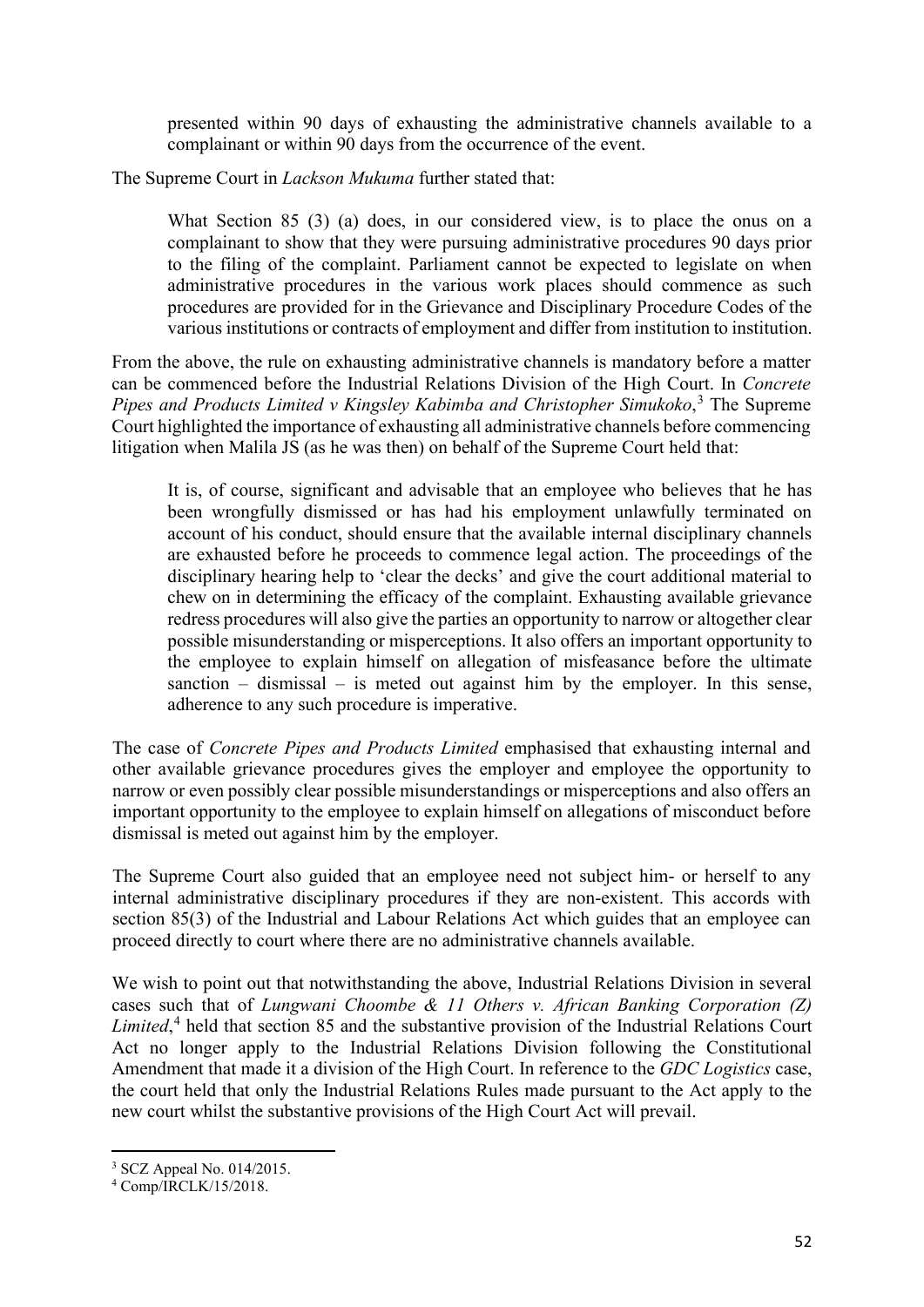The net result of the *Lungwani Choombe* judgment is that rules such as the need for substantial justice, having employment matters brought to court within 90 days, judgment being passed with within 60 days of the complaint being filed no longer apply to the Industrial Relations Division. The court was very clear to emphasise that the Industrial Relations Division of the High Court must be distinguished from the former Industrial Relations Court. The *Lungwani Choombe* decision has been followed in several subsequent Industrial Relations Division decisions and thus the position of the court is that an applicant can file their Notice of Complaint outside the mandatory period following the amendment to the Constitution.

The author of this article disagrees with the approach of the Industrial Relations Division in recent cases on the strength of the Constitutional Court's decision in *Zambia National Commercial Bank Plc v. Martin Musonda & 58 Others[5](#page-4-0)* confirmed that whereas the Industrial Relations Court is now a Division of the High Court, the Constitution provides that the procedure for specialised courts is prescribed in specialised Acts of Parliament. The Constitutional Court held:

For avoidance of doubt, the Industrial Relations Court Rules promulgated under statutory instrument No. 206 of 1974 continue to govern the processes and procedures including the commencement of actions before the Industrial Relations Court Division of the High Court.

The Court held that because a specific piece of legislation has not been drafted to regulate the Industrial Relations Division, the Court will be governed by the Industrial and Labour Relations Act and Industrial Relations Court Rules until new legislation is enacted.

A slight critique of the decision in Concrete Pipes is the failure of the court to deal with the employment dispute within the context of section 85(3) of the Industrial and Labour Relations Act. The Supreme Court further guided that

…an aggrieved employee need not subject himself to any internal administrative disciplinary procedures where these are non-existent, or are unduly prolonged or totally ineffective. Unreasonable refusal for an employee to subject himself to disciplinary procedures could of course have its own repercussions. The extent to which the employee's choice not to submit to internal administrative disciplinary proceedings may react upon the merit of his case, will of course vary from case to case depending on the peculiar circumstances.

The Supreme Court went further to state that

Our view nonetheless is that refusal to subject oneself to internal disciplinary procedures goes to the credibility of the complaint in court, rather than to the cause of action itself. In other words, a cause of action is not necessarily lost by reason merely of the fact that internal administrative disciplinary proceedings were not concluded or acceded to. In our estimation, failure or refusal to follow or to subject oneself to disciplinary procedures can only go either to strengthening or to weakening the employee's complaint against the employer

<span id="page-4-0"></span><sup>5</sup> 2017/CCZ/R004.